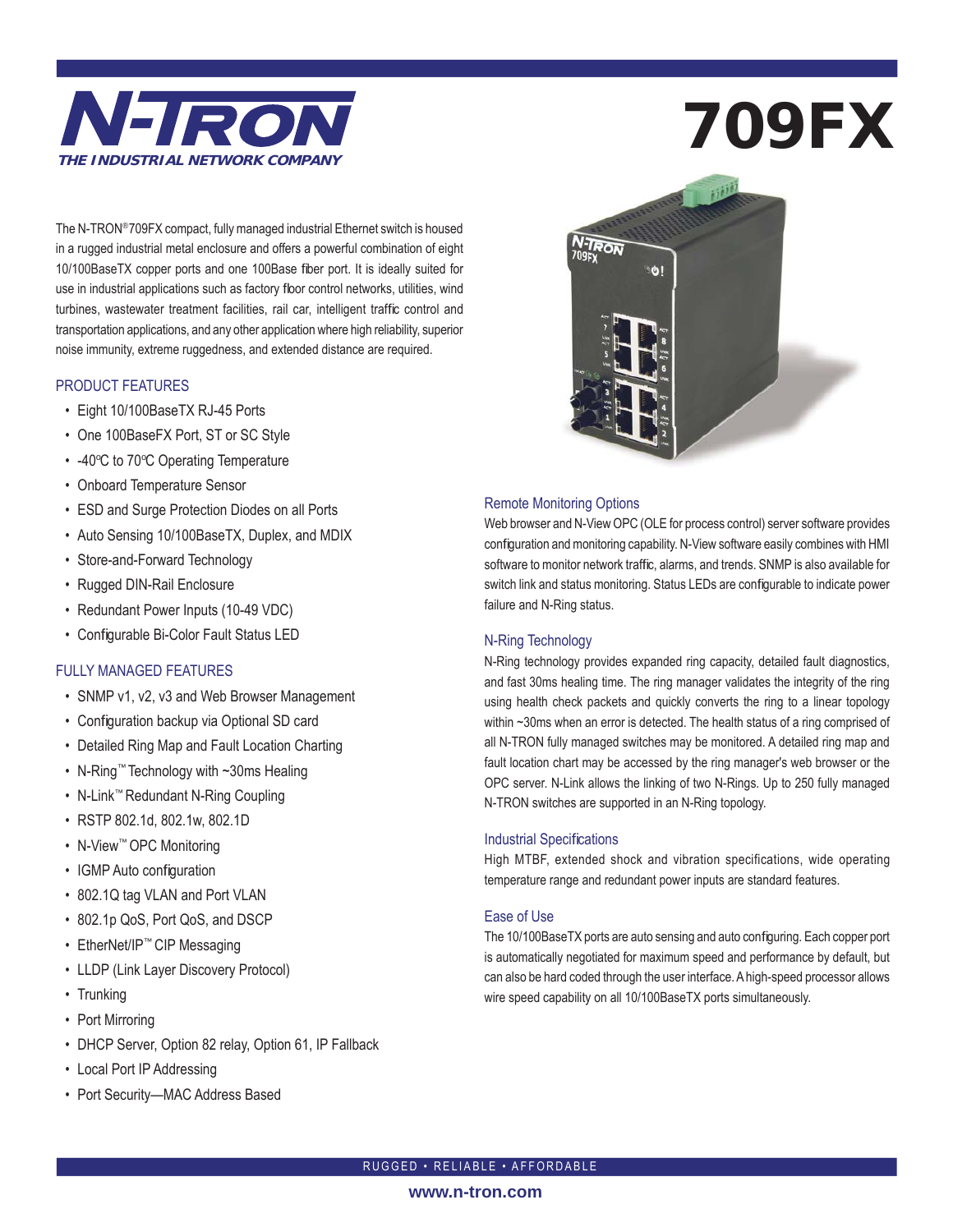# 709FX

## **Specifications**

#### Switch Properties

| 8000              |
|-------------------|
| Programmable      |
| $2.6$ us          |
| Store-and-Forward |
|                   |

#### Case Dimensions

| Height:         | 4.3"      | $(10.8 \text{ cm})$ |
|-----------------|-----------|---------------------|
| Width:          | 24"       | (6.1 cm)            |
| Depth:          | 4.6"      | $(11.5 \text{ cm})$ |
| Weight (max):   | $1.4$ lbs | $(0.6 \text{ kg})$  |
| DIN-Rail Mount: | 35mm      |                     |

#### **Electrical**

#### Redundant Input Voltage: 10-49 VDC (Regulated) Input Current (max): 365mA@24 VDC BTU/hr: 29.89@24 VDC N-TRON Power Supply: NTPS-24-1.3 (1.3A@24V)

#### **Environmental**

Operating Temperature: Storage Temperature: Operating Altitude: 0 to 10,000 ft.

C to  $70^{\circ}$ C C to  $85^{\circ}$ C Operating Humidity: 5% to 95% (Non Condensing)

#### Shock and Vibration (bulkhead mounted)

Shock: 200g @ 10ms

Vibration/Seismic: 50g, 5-200Hz, Triaxial

# **Reliability**

MTBF:  $>2$  Million Hours

#### Network Media 10BaseT: ≥Cat3 Cable 100BaseTX: ≥Cat5 Cable

**Connectors** 

10/100BaseTX: Eight (8) RJ-45 Copper Ports 100BaseFX: One (1) 100BaseFX Port, ST or SC Style

#### Recommended Wiring Clearance

Front: 4" (10.2 cm) Side: 1" (2.6 cm)

## **Fiber Transceiver Characteristics**

| <b>Fiber Length</b>       | $2km*$   | $15km**$     | $40km**$ | $80km**$ |
|---------------------------|----------|--------------|----------|----------|
| <b>TX Power Min</b>       | $-19dBm$ | $-15dBm$     | -5dBm    | -5dBm    |
| <b>RX Sensitivity Max</b> | $-31dBm$ | $-31$ d $Bm$ | $-34dBm$ | $-34dBm$ |
| Wavelength                | 1310nm   | 1310nm       | 1310nm   | 1550nm   |
|                           |          |              |          |          |

\* Multimode Fiber Optic Cable \*\* Singlemode Fiber Optic Cable

#### Regulatory Approvals

FCC: Title 47, Part 15, Subpart B, Class A; ICES-003: Class A; ANSI C63.4 CE: EN 61000-6-2, 4; IEC 61000-4-2, 3, 4, 5, 6, 8, 11 GOST-R Certified, RoHS Compliant UL/cUL: UL 508 and ANSI/ISA-12.12.01-2007 Class I, Div 2, Groups A, B, C, and D; T4 Designed to comply with: IEEE 1613 for Electric Utility Substations NEMA TS1/ TS2 for Traffic control IEC-61850

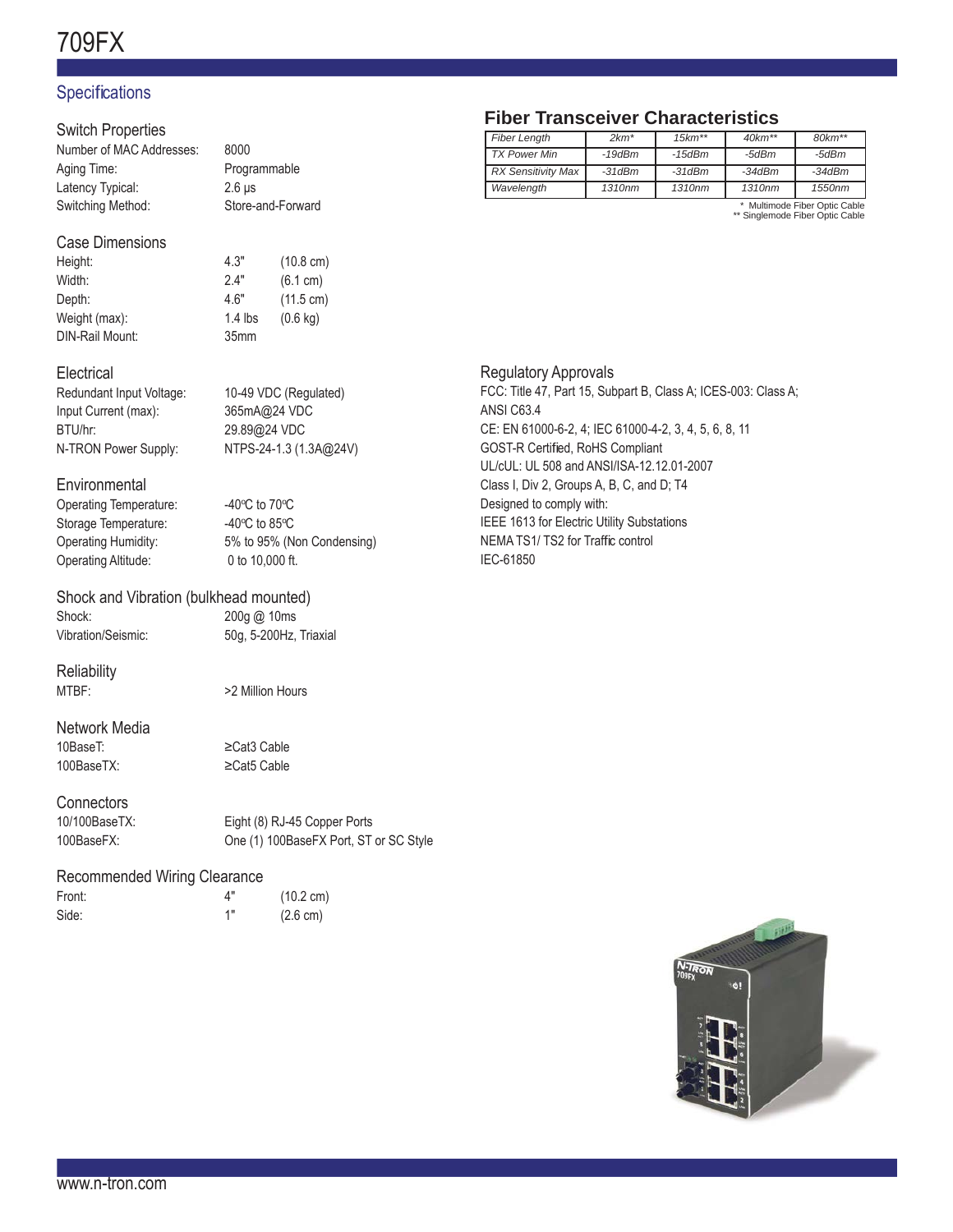



www.n-tron.com